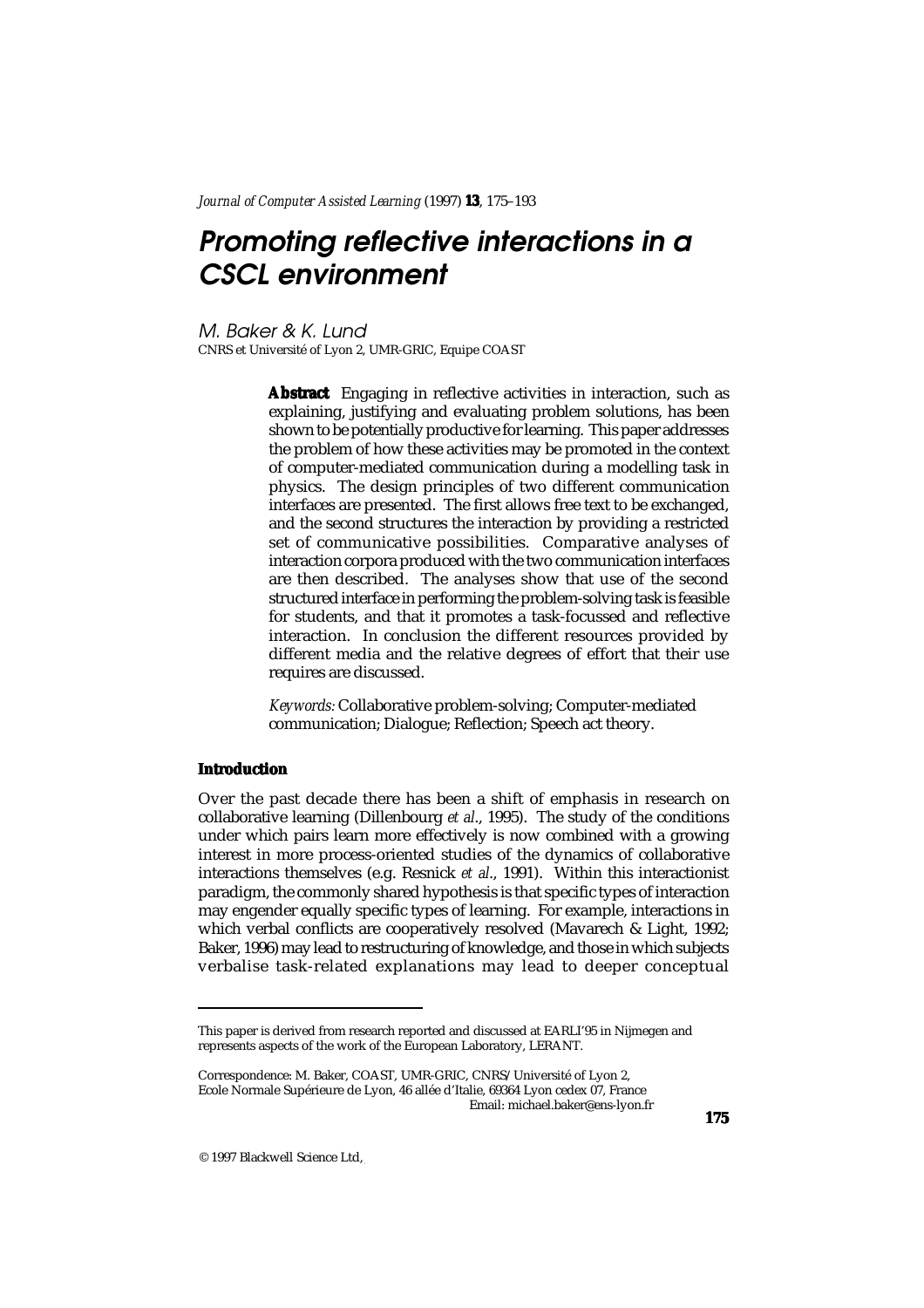understanding (Chi & VanLehn, 1991). A common factor of many such types of interactions is that they involve *metacognitive processes* such as mutual regulation and reflection on the foundations or understanding of the problemsolving activity (Brown, 1987).

The design of Computer-Supported Collaborative Learning (CSCL) environments — especially those where students work and communicate at a distance via a network — offers specific advantages for research on the cognitive effects of interactions. When students collaborate side-by-side at a computer, the usual approach is to study the verbal interactions that turn out to be produced under certain conditions and to attempt to relate features of them to possible learning effects. In the case of CSCL environments, there is the possibility of controlling or structuring the computer-mediated interaction itself, in the attempt to favour the incidence of certain forms of communicative acts rather than others.

The latter approach is the one that has been adopted in the research described here. The extent to which reflective interactions — those that involve explanation, justification and evaluation — are promoted by two different communication interfaces, used within the same CSCL environment, were examined. The first interface (dialogue-box) allows free typewritten text to be exchanged between learners, whilst managing interaction control; the second (structured) promotes an interaction of a certain form using interface buttons for specific communicative acts. The CSCL environment is called *C-CHENE* \* (Lund *et al*., 1996; Baker & Lund, 1996) and is designed to support qualitative modelling of energy in physics.

This paper describes first the general approach to structuring interactions in a CSCL environment, then the environment itself, together with the two communication interfaces with which it may be used. This is then followed by comparative analyses of interaction corpora generated with the two interfaces with a view to identifying to what extent reflective interaction is promoted. The conclusion discusses further work on interaction design in CSCL environments.

# **Structuring collaborative problem solving interactions**

#### *Previous research on structuring interactions*

Two main approaches to constraining interactions towards forms that promote learning have already been described in the literature. The first is termed 'scripting' (Webb, *et al*., 1991; Reinhard *et al*., 1997) which involves requiring subjects on most or all occasions to make a particular type of speech act in a specific context. For example, all domain-related assertions must be followed by explanations of them. This has been shown to produce strong positive learning effects. Although this is effective in the context of experiments in educational psychology, it is not obvious that it constitutes a suitable *pedagogical approach*. Although explanation may promote learning it is possible that *enforcing* it on all occasions could be demotivating, it could interrupt the process of co-

<sup>\*</sup> *CHENE* = *CH*aîne *ENE*rgétique = Energy Chain; *C-CHENE* = *C*ollaborative *CHENE*

<sup>© 1997</sup> Blackwell Science Ltd, *Journal of Computer Assisted Learning* **13**, 175–193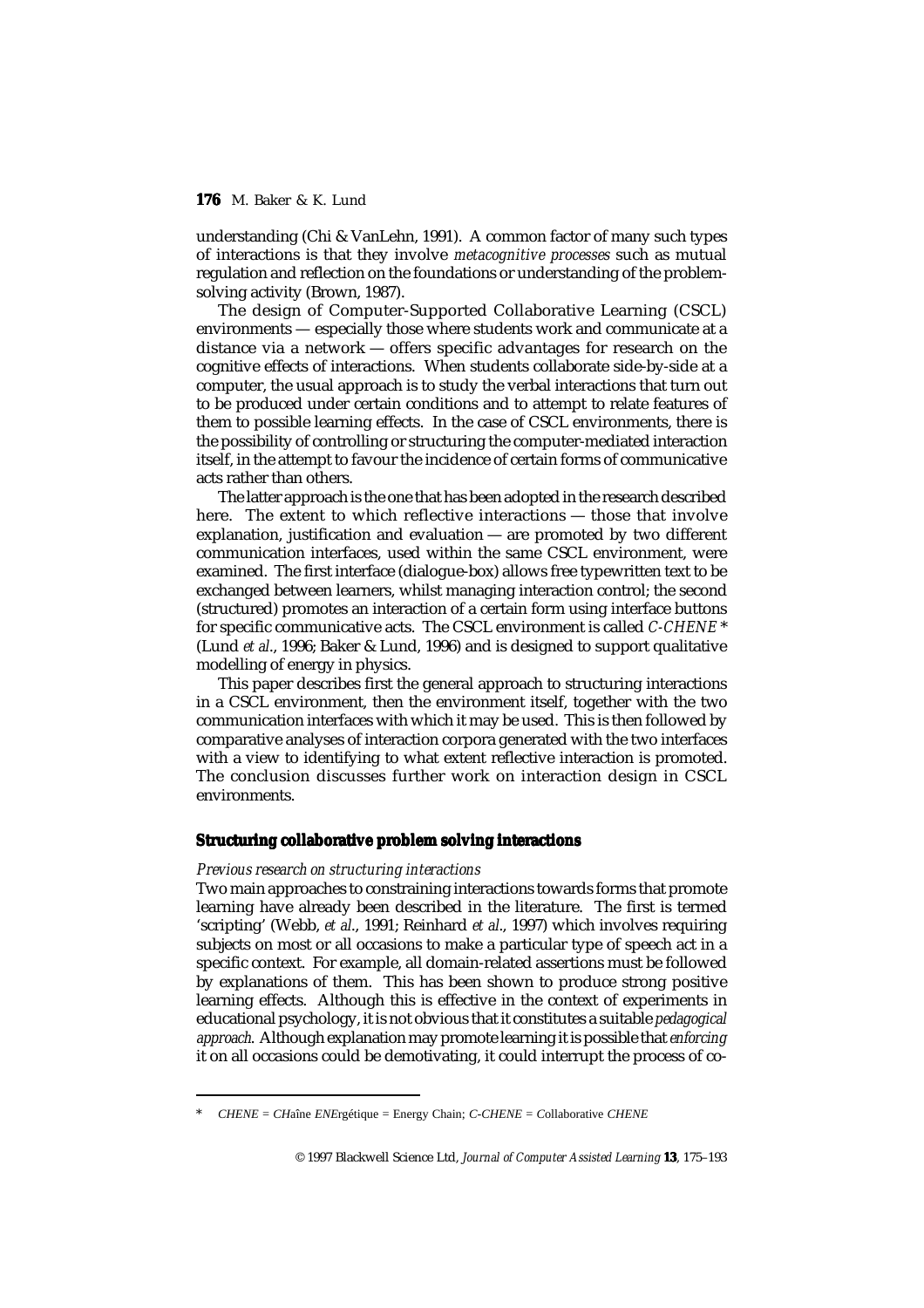constructing solutions in interactions and lead to rather uneconomical communication (for instance, re-explaining what has already been explained). The decision as to *when* it will be preferable to request explanation, in a real-life learning situation, may thus be a complex matter that requires a deep understanding of interaction contexts.

The second approach that has been described involves constraining a particular space of 'legal' speech act *sequences* using a dialogue grammar. For example, Winograd (1988) has described a communication tool called 'The Coordinator' that uses a set of augmented transition network grammars to constrain the different speech act sequences that may be performed in different types of 'conversations' within work settings (for example, 'conversations for action', 'conversations for clarification', or 'conversations for orientation'). Okamoto, *et al*. (1995) have described similar grammars for use in collaborative learning settings.

From a theoretical point of view, dialogue grammars are somewhat contentious. It now seems clear that there can be no such thing as a *descriptive* grammar of dialogue (Good, 1989). Firstly, the lexical items used by such a grammar — speech acts — are inherently ambiguous, given the multifunctionality of utterances (Sadock, 1994) and the fact that speech act status in interaction is open to negotiation and retrospective interpretation (Edmondson, 1981). Secondly, the notion of well-formedness, developed for the phrase level, cannot be extended to the supra-sentential level of sequences of utterances produced by distinct speakers. There is nothing that is necessarily ill-formed about a dialogue in which assertions are not explained, or questions not answered; other goals may take precedence or the topic of the initial speech act may no longer be the focus of the discussion. At best, one can establish a system of *expectations*. Since the links between successive utterances in dialogue are not wholly dependent on their grammatical structure they depend rather on attentional and intentional structures (Grosz & Sidner, 1986). This does not of course preclude the use of a dialogue grammar for hierarchically constructing dialogue histories.

A final possibility is that a dialogue grammar could be used in a normative way, i.e. as a model of how the dialogue should be structured if a given extrainteractional goal is to be achieved. In the case considered here, the aim is to propose a 'dialogue for learning' (Lund *et al*., 1996), i.e. one that constrains the dialogues to preferred forms that generally promote learning. The research described may be viewed as an intermediary step towards defining such a normative grammar.

#### *The theoretical approach: flexible structuring*

The main research goal was to determine how to design a system that structures the collaborative interaction between learners so as to favour the incidence of 'preferred collaborative interaction patterns', i.e. those that have been shown, potentially, to favour learning, on the basis of previous research. Very few precise guidelines can be abstracted for defining such patterns from existing research, and these are relatively general when compared with the degree of specificity required for a computer implementation. The following are three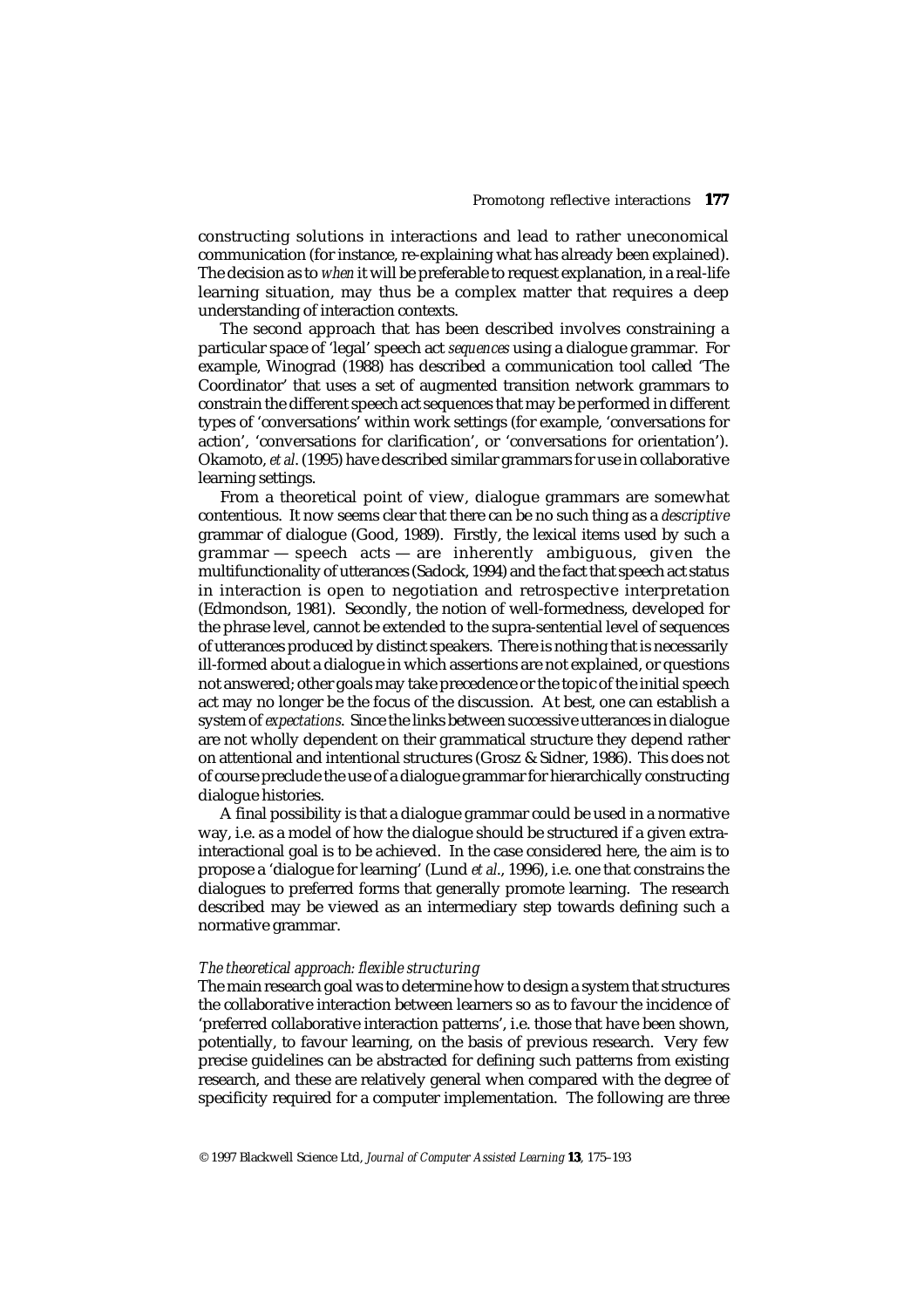plausible examples of preferred patterns that are prevalent in the literature:

- *task-focussed*: an interaction that is oriented towards the problem-solving task (rather than on how to use the interface, controlling the interaction, off-task talk, . . .);
- *symmetrical interaction*: an interaction in which both partners make relatively equal contributions in producing intermediary problem solutions (joint participation is required for learning);
- *reflective*: an interaction in which partners do not simply state problem solutions, but rather where they attempt to explain, evaluate and/or justify them.

The following sections of this paper concentrate on possibilities for the first and the third criteria: *to what extent do the communication interfaces promote interactions that are task-focussed and reflective*? By doing so, a specific computer implementation that aims to support these types of examples of preferred collaborative interaction patterns is explored.

The approach described, termed *flexible structuring,* involves attempting to steer a middle way between complete constraint on the interaction, and total absence of constraints. It involves the following two aspects:

- providing a restricted set of communicative acts \* that can be used in the interaction, without necessarily enforcing their use in given contexts;
- providing flexible constraints and guidance on the use of certain communicative act sequences in specific dialogue contexts.

This paper focuses on only the first point (but see Lund *et al*., 1996). Flexible structuring has three main potential advantages:

- the provision (explicit representation) of certain communicative acts (such as 'Why?') could encourage the students to use them;
- a specialised communication interface based on graphical interaction could lighten students' typing load and facilitate coordination, thus potentially allowing a more task-focussed and reflective interaction;
- from the system's point of view the specialised interface allows some natural language understanding problems to be avoided (the communicative act performed, together with its links to the dialogue history is rendered explicit by the students) and would facilitate an automated belief-modelling task.

# **The design approach**

The approach to system development used in human-computer interaction research was adopted; this is characterised by iterations of the cycle: (re)design, implementation, and evaluation. Following Hutchins *et al*. (1986), system design was carried out with a mind to reducing the Gulfs of Execution (from user's goals to system) and Evaluation (from system to user's goals). Two cycles for two communication interfaces are described. The theoretical principles of the designs and implementations, derived from dialogue theory, are discussed in

In accordance with Bunt (1989), the term 'communicative' rather than 'speech' act is used in order to avoid the association of the latter with exclusively spoken language.

<sup>© 1997</sup> Blackwell Science Ltd, *Journal of Computer Assisted Learning* **13**, 175–193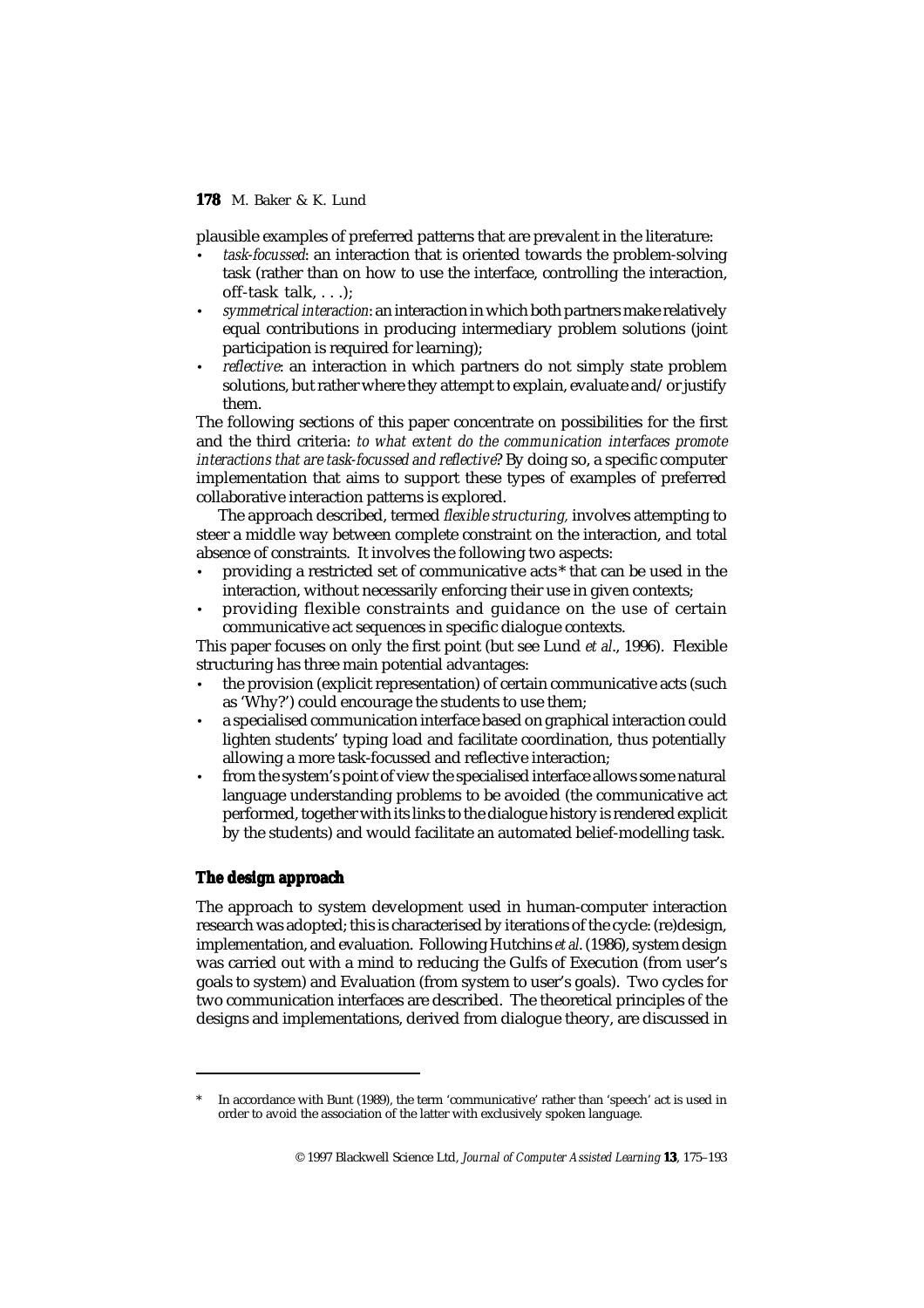subsequent sections of the paper.

The approach to evaluating the *C-CHENE* CSCL system exploited the fact that it was designed to facilitate computer-mediated *interaction* between human learners. The evaluation was therefore based on analysing the qualitative aspects of the interaction that learners produced whilst using the system. The interaction corpora were collected in situations that relate to educational practice. It is therefore important to note that the results of these analyses, presented later in the paper, are designed to make explicit the extent to which the system being used was adapted to the users' needs in a specific collaborative learning situation. The results provide evidence to inform the re-design of the system. rather than to test hypotheses within a controlled experiment.

Within the first development cycle, a corpus of face-to-face interactions between students working in pairs at a single computer on the energy chain task was collected within the constraints of a physics classroom (Megalakaki & Tiberghien, 1995; Lund, 1997). Clearly, many characteristics of such verbal interactions cannot be directly *transferred* to the Computer-Mediated Communication (CMC) situation (Cohen, 1984). Rather, the corpus was viewed as a rich source of phenomena from which transpositions of the basic communicative and collaborative problem-solving functions to the CMC situation could be made. On the basis of analysis of collaborative interaction patterns and communicative functions (see Baker, 1994, 1995), together with existing dialogue theory, a first 'dialogue-box' CMC interface was designed, implemented and evaluated. The different constraints of this medium required a transposition and modification of the instantiation of interaction management functions such as turn-taking and interruptions. Analysis of the dialogue-box interaction corpus revealed, for example, that a restricted set of collaborative interaction patterns were used; the students mostly adopted a 'you construct then I'll comment' pattern, and the interactions displayed few reflective activities.

A second development cycle was therefore put into effect, based on the idea that structuring the interface might alleviate coordination and written utterance production problems, thus allowing the emergence of richer collaboration patterns and a more reflective interaction. Analysis of the set of communicative acts used in the dialogue-box corpus thus led to design, implementation and evaluation of the second structured interface.

To recapitulate, the interaction forms that relate to collaborative learning (i.e. reflective and task focussed interaction) were used to design and implement communication interfaces that aimed to promote the generation of such forms. The extent to which such forms are in fact generated in the interaction corpus was evaluated.

Rather than using existing CMC technologies in conjunction with the energychain construction interface, a new design and implementation was created for a number of reasons. Firstly, there was a need to be able to experiment with as many aspects of the communication interfaces as possible. Secondly, the design and implementation of interfaces were undertaken with a view to implementing an underlying automatic modelling and guidance system. Finally, within the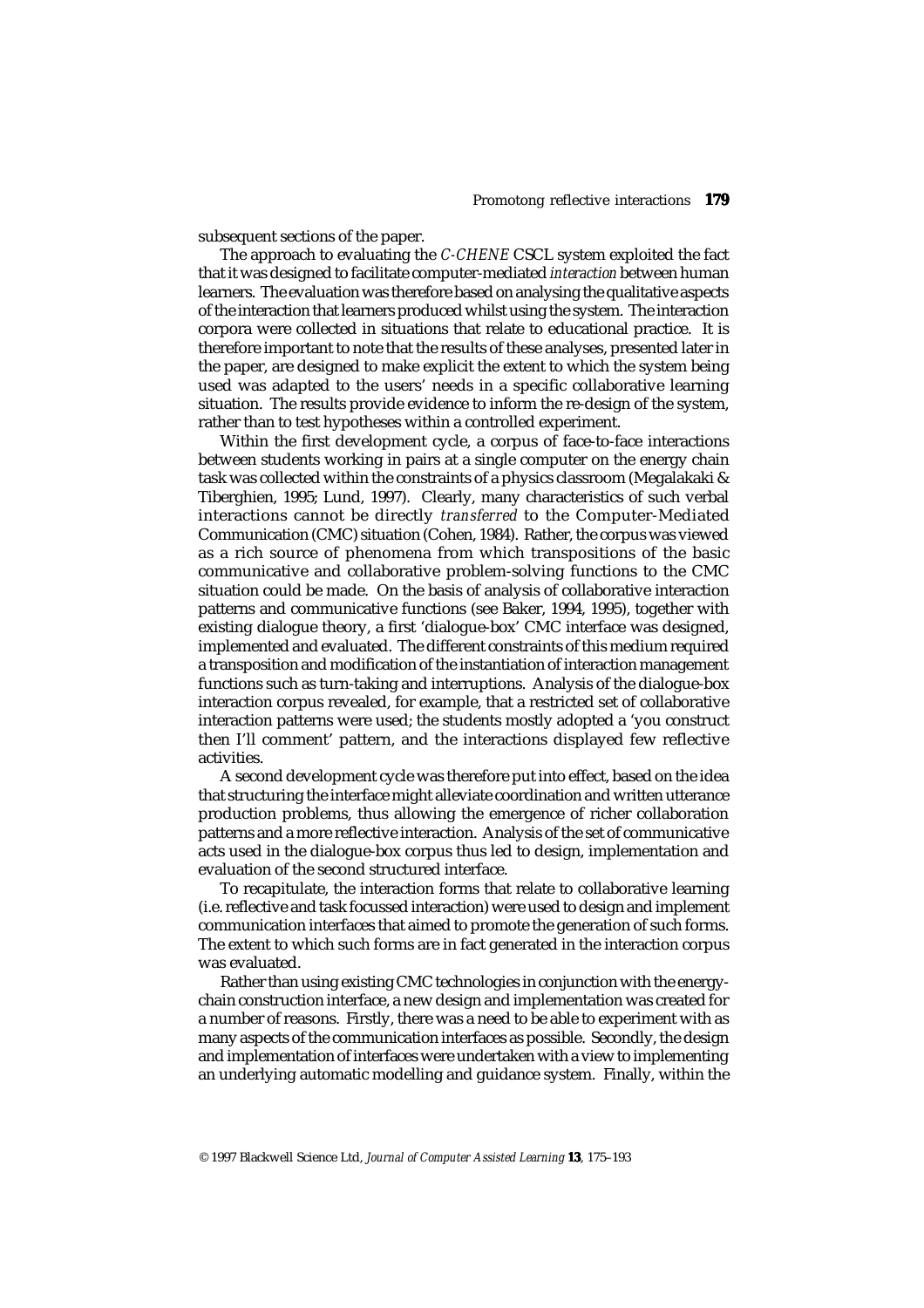new implementation it was possible to make a strong integration between the problem-solving and collaboration/communication tasks at the interface level. Although this approach makes the communication interface less generic, it is suggested that such an integration promotes the learner's view of communication as intrinsic to the collaborative problem-solving task.

# *C-CHENE* **— a CSCL system for modelling energy in physics**

*C-CHENE* was developed within a long-term research project on the teaching and (collaborative) learning of modelling in physics (Tiberghien, 1994; Bental & Brna, 1995; Baker & Bielaczyc, 1995; Devi *et. al*., 1996). The task studied required students to (co-)construct qualitative models for energy storage, transfer and transformation ('energy chains') for simple exp-eriments, using a specially designed graphical interface. The students were also provided with real experimental apparatus (e.g. a bulb connected to a battery via two wires), and a text that gave the basic definitions of energy, together with a set of syntactic rules to which energy chains must conform (e.g. 'A complete energy chain must start and end with a reservoir') \*.

Figure 1 shows an example energy chain that was drawn by two students using a dialogue-box communication interface for a real experiment where a bulb was connected to a battery by two wires. For reference, a correct energy chain for this experiment is shown below the students' solution.



*Students' energy chain:*

*A correct solution:*



**Fig. 1**. An energy chain for the battery-wires-bulb experiment drawn by two students (the correct solution is shown below for reference).

See Tiberghien & de Vries (1997) for more details on the task and teaching sequence (see this issue, pp. 163-174).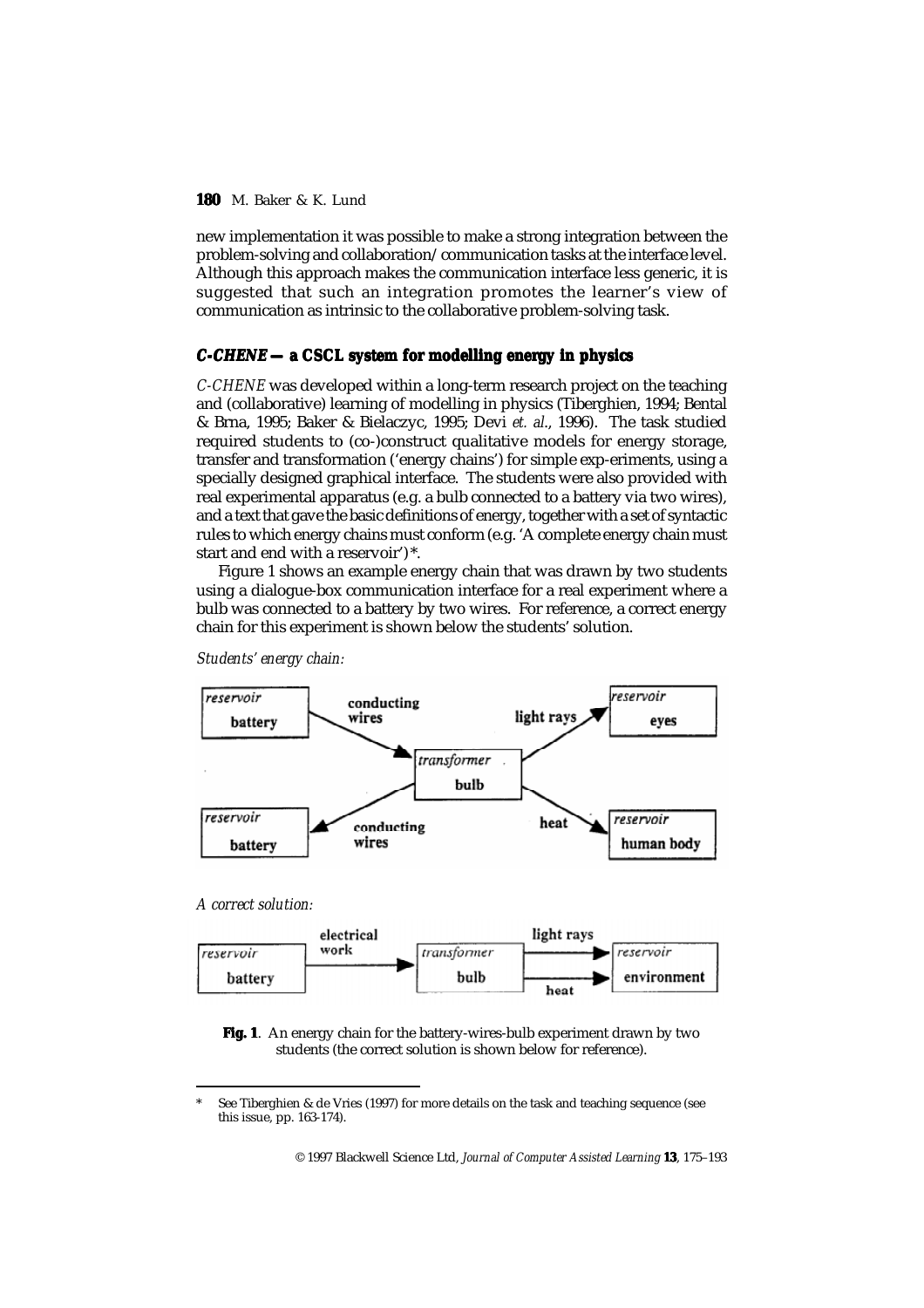The errors in the students' solution illustrate several important difficulties that they experience with this task. Firstly, there is not always a one-to-one matching between model elements and entities in the experimental field. Thus, the students have (wrongly) assumed that the two wires must correspond to two energy transfers. Secondly, the students have confused electrical current with energy (the conducting wire transfers go round as if in an electrical circuit). Finally, elements of the model may correspond to entities that have no determinate physical location, such as the environment. The students thus spontaneously invented other determinate physical objects (eyes, body) to correspond to the final reservoirs.

In the problem-solving situation studied, students worked in pairs at a distance in a network, each having their own real physics experiment available, as well as text describing the problems to be solved. Each student in a given pair had the same graphical interface and the same communi-cation interface, both developed in Hypercard™. These interfaces were projected simultaneously onto the students' computer screens using MAE™ and ShowMe™ on SUN Sparc workstations. The students (16-17 years old) constructed their energy chains together in this graphical interface and all of their discussion took place via specially designed communication interfaces.

## **Designing the collaborative problem-solving interaction**

The students using *C-CHENE* have to perform two main interdependent cognitive tasks: *solve the problem* (modelling in physics), and *collaborate*. The latter requires that they *communicate* in order to exchange domain-related information, coordinate actions and reach agreement. This section describes the communicative possibilities that the system offered to the students to enable them to perform these tasks, together with the underlying model of collaborative dialogue.

#### *The dialogue-box communication interface*

Figure 2 shows a screen dump of the dialogue-box interface in *C-CHENE*. The full screen is divided into two parts from top to bottom, by two buttons for shifting mode between 'construct' ('construire') energy chains and 'communicate' ('communiquer').

In 'construct' mode, menus appear which contain items for graphically constructing energy chains ('create', 'name', 'delete', 'move', . . .), and use of the lower 'communicate' area is blocked. The 'communicate' area is activated by the button 'communiquer', which blocks construction above by hiding the menus. The 'communicate' screen area contains three windows (in addition to a button for terminating the exercise): one dialogue-box for each of the two students (below left and right) and a dynamically updated dialogue history trace (above, middle). Students type messages in their respective dialogueboxes, then 'send' them by hitting the Tabkey, which clears the message in their box, adding it to the end of the dialogue history. It also closes their own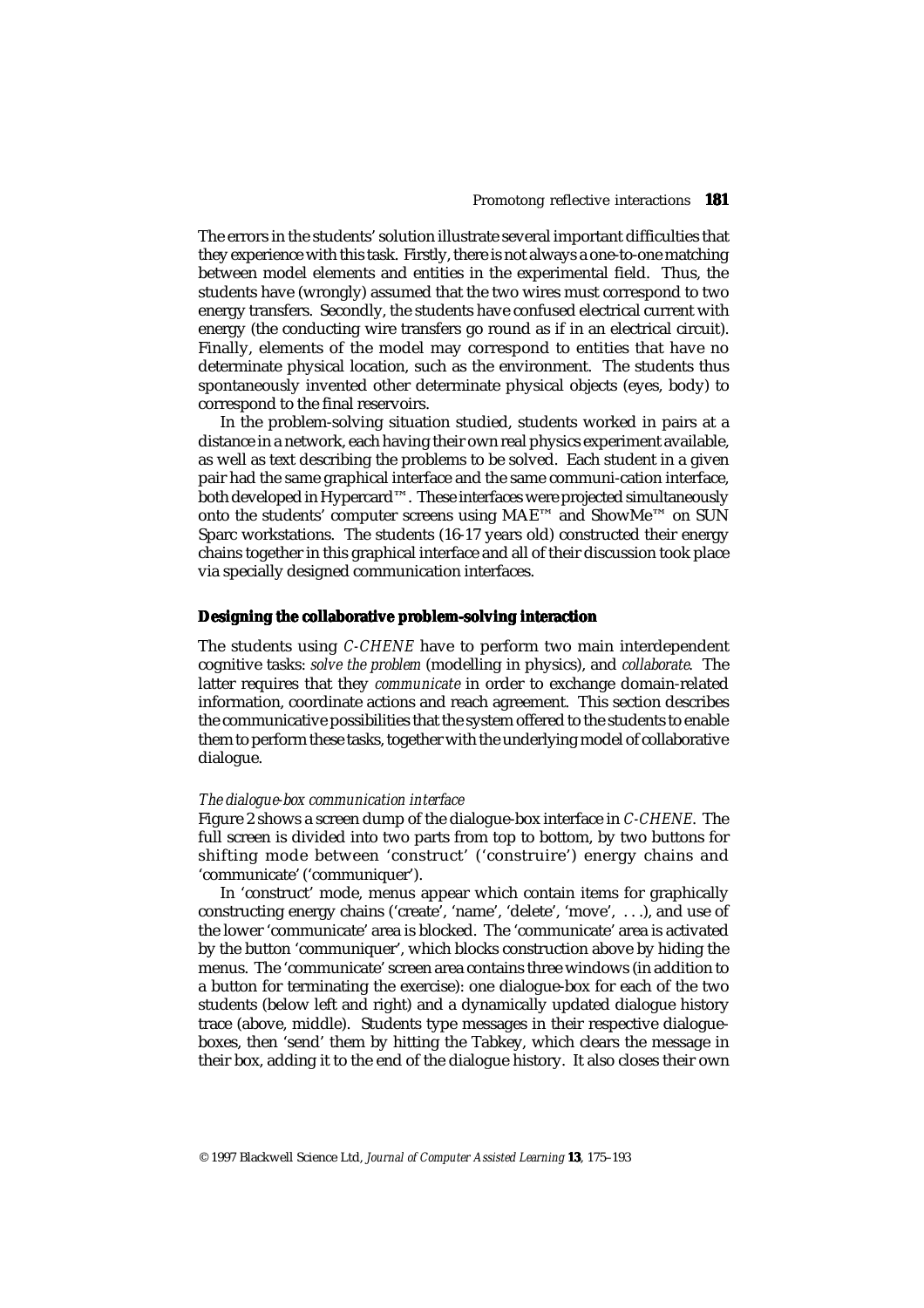dialogue-box and opens that of the other student. The students can observe all of each other's actions on the screen (construction or communicate) in real time.



**Fig. 2. Fig. 2.** The dialogue-box interface of *C-CHENE*, with students' solution for the battery-wires-bulb experiment. (The energy chain has been relabelled in English, the text in the dialogue history is left in the original French).

The possibility of interruption is provided in all situations and is performed by clicking on the 'communiquer' or 'construire' buttons in the middle of the screen. For example, if Student A is typing in his/her dialogue-box, Student B can interrupt in order to communicate by clicking the 'communiquer' button, or interrupt to construct by clicking on the 'construire' button, and so on for other cases (e.g. construct construct, construct communicate, . . .). On interruption, a dialogue-box appears saying "May I interrupt ?", providing "yes" or "no" as alternative buttons for the initial speaker/constructor. If the interruption is not accepted, control remains with the initial speaker, otherwise it is given to the interrupter.

The design of the interface was based on the fact that in face-to-face/sideby-side collaborative activity it is possible to speak and act in parallel (e.g. speaking whilst demonstrating an action, overlapping speech, . . .), whereas in this CMC situation this is not possible. The main goal was therefore to alleviate additional coordination problems. Thus, the rendering explicit (and enforcement) of construct/communicate mode switching was intended to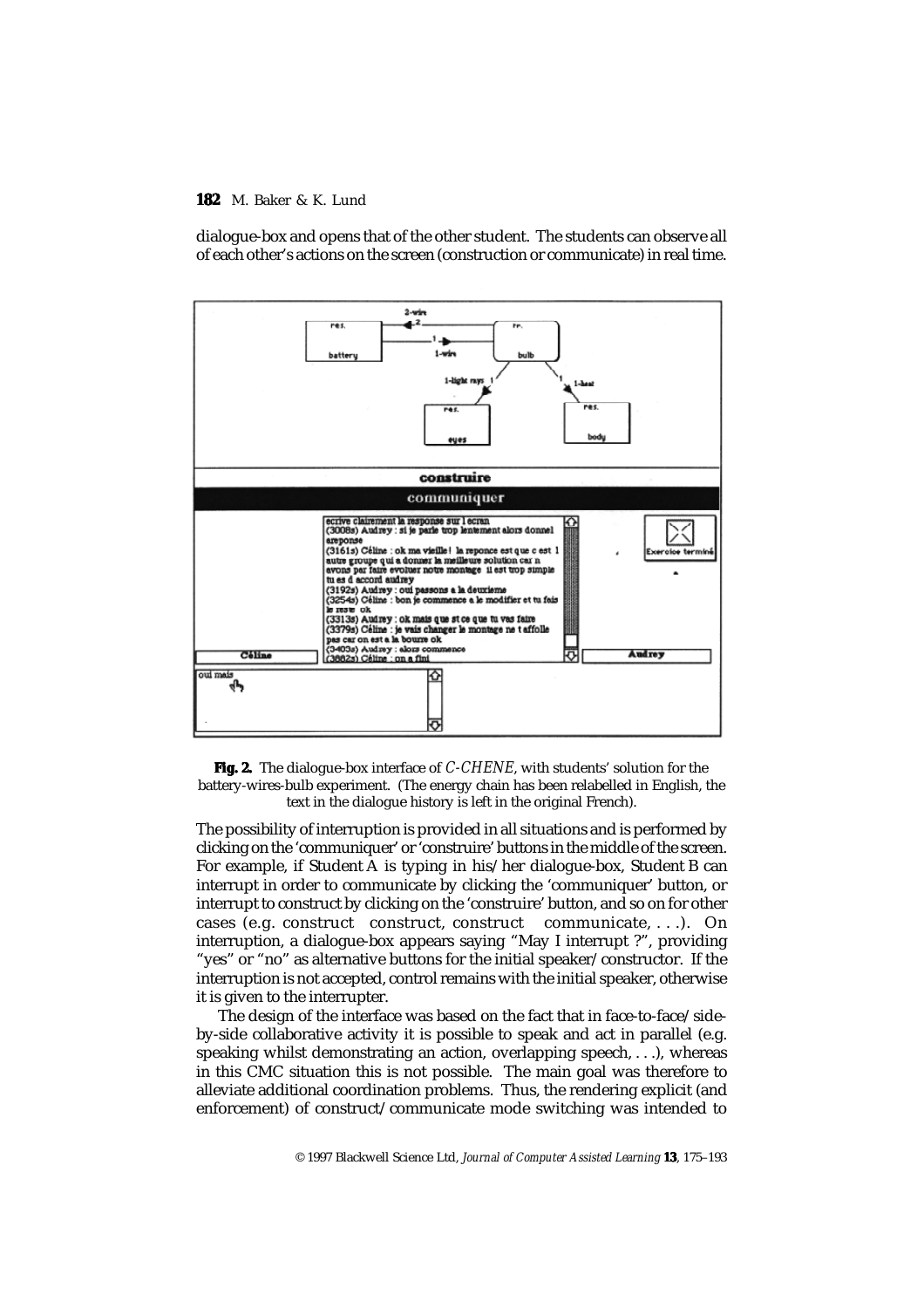remind students that it is not possible to communicate and construct at the same time. Similarly, the flipping between dialogue-boxes was intended to enforce strict turn-taking (with possibility of interruption), i.e. it would always be clear who was communicating at any given moment.

The dialogue history is viewed as an important resource in collaborative dialogue since it provides a common objective reference to previous activity (unlike most spoken dialogues) that may encourage reflection and more effective collaboration (Collins & Brown, 1988). This is one way of exploiting an advantage of this communication medium in comparison with spoken interactions.

## *The structured communication interface*

Figure 3 shows the communication window of the second structured communication interface (redrawn from the original in French). It shows the set of communicative act buttons that replace the dialogue-boxes of the first interface.



Fig. 3. Communicative act buttons of the structured communication interface of C-*CHENE* (translated into English).

As with the dialogue-box interface, the screen is divided into construction and communication areas. The lower part of the latter contains a set of communicative acts (hereafter, CA) for each student to use, and the upper part the ongoing dialogue history, displayed for the students as before.

The CA buttons are grouped according to their function with respect to the collaborative interaction, in order to impose a more easily understandable structure on what would otherwise be a (long) heterogeneous list of buttons.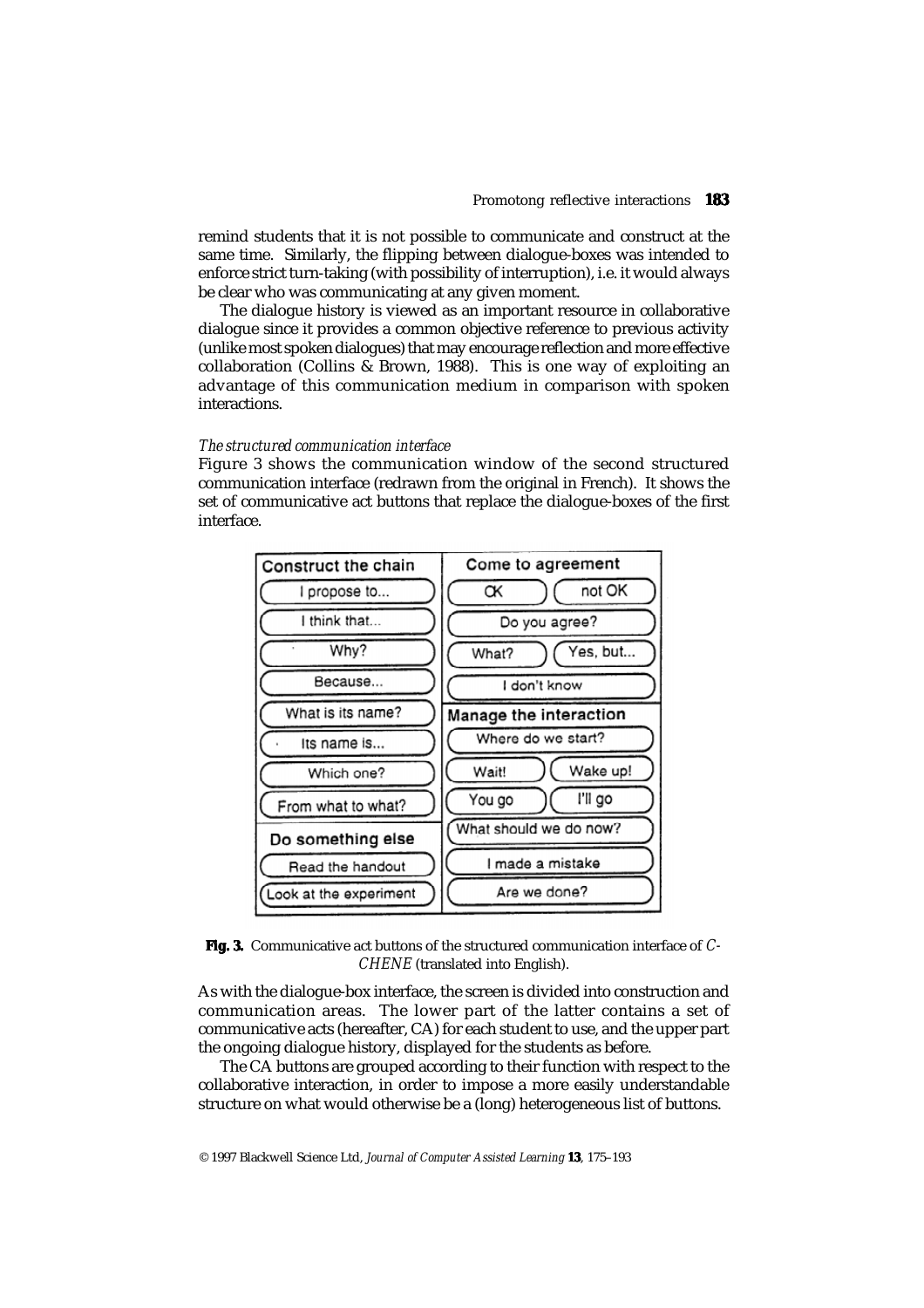Once the student has clicked on a specific button, one of three things happens:

- for certain buttons, relating directly to the energy chain construction task, a set of hierarchical menu choices is presented. For example, after clicking [I propose to . . ] the student is given choices that correspond to menu choices in the construction screen area, such as <Create a reservoir>;
- some buttons, relating to interaction management (e.g. [Ok]) simply send the corresponding message into the visible dialogue history;
- finally, some buttons (such as "I think that  $\ldots$ ") allow the student to type free text in a small dialogue-box window (as before, the text is sent to the interaction history).

As with the dialogue-box interface, all actions are added, numbered and timestamped, to the end of the dynamic dialogue history.

The set of CA buttons provided was designed on the basis of analysis of a corpus of dialogue-box interactions with *C-CHENE*, existing models for information dialogues (Moeschler, 1985; Bunt, 1995) and for collaborative problem-solving interactions (Baker, 1994).

Bunt (1995) makes a distinction between *task-oriented* CAs, whose primary function is to accomplish the task external to the dialogue (e.g. transfer of information, problem-solving), and *dialogue control* CAs, the function of which is to keep the dialogue itself 'on track'. The latter category includes classes of acts for giving feedback on attitudes (agreement, disagreement), perception and understanding, and others for structuring the dialogue (e.g. opening and closing, time management, etc.). This funda-mental distinction is reflected in the organisation of the two basic columns of buttons in the communication interface (task-oriented in the left column; dialogue control in the right column).

A second important distinction is between *initiative* and *reactive* CAs (Moeschler, 1985) which is reflected in the different types of *semantic content* of CAs. Firstly, initiative acts, such as  $[I]$  propose to . . ], generally have a *propositional* content, that is determined by selection on a hierarchical set of menus that are displayed once the button is clicked. For example, following [I propose to . . ], the student can select one of {<create a reservoir>, <create a transformer>, . . }. Other acts refer either to the *dialogue itself* (e.g. [Are we done?] or to propositions stated in previous CAs (e.g. [Why?] refers to a previously asserted proposition). Finally, some CAs will have a content that is a (presently unanalysed) free text string (e.g. [I think that...] 'the battery should be a reservoir').

Finally, a third distinction is made in terms of the type of communicative act concerned (e.g. QUESTION, REQUEST, ASSERTION). In terms of these three distinctions, [I propose to . .] is, for example, *task-oriented* (it is designed to achieve the problem-solving task), *initiative* (it does not necessarily *react* to a previous CA), and has an OFFER communicative function (see Baker, 1994).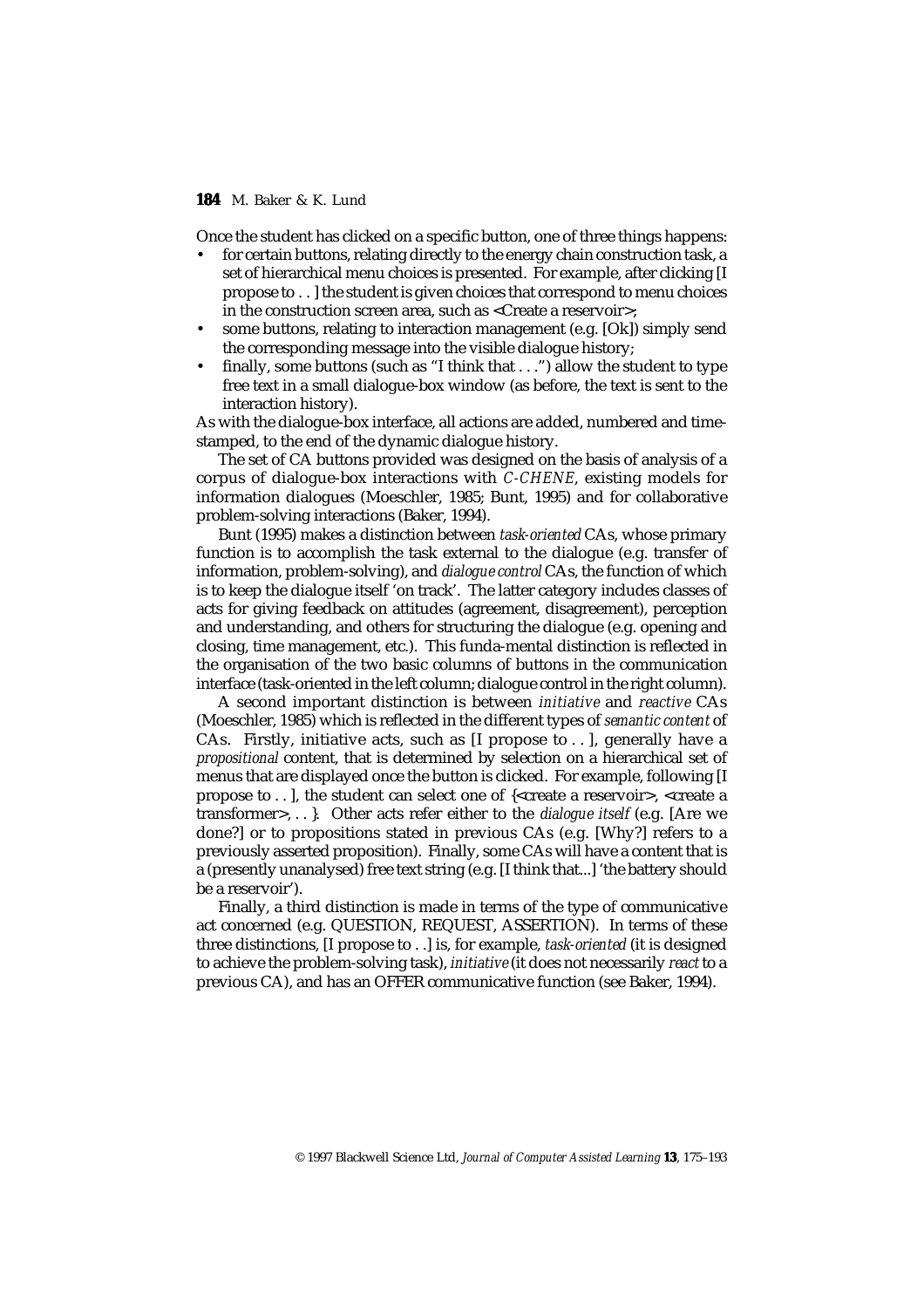## **An empirical study of the interfaces**

## *The situation studied*

Empirical studies were performed in the laboratory, with pairs of students using both interfaces (dialogue-box and structured). The main aim was to study the extent to which the two interfaces led to the generation of different CAs. The subjects were secondary school students (16-17 years old) for whom participation in the experiment constituted extra-curricular instruction on energy and modelling. Within these constraints it was possible to work, initially, with sixteen students (eight pairs), where four pairs used the dialogue-box interface and four pairs the structured one.

The students were asked to study a short text describing the elements of the energy chain model, together with the principle of conservation of energy and a set of rules to be respected in constructing energy chains (e.g. 'a complete chain must start and end with a different reservoir.'). Once assigned to 'friendship pairs', students were then each seated at separate computers (SUNS linked by ShowMe™) where visual and auditory contact was prevented. The students carried out three experiments and constructed three energy chains successively during a session that lasted 3 hours. Automatic traces of their interactions were recorded for analysis (around 24 hours of automatically transcribed interaction in all).

# **Analysis approach**

The analysis categories were designed to obtain preliminary answers to the following types of questions with respect to the corpus:

*Comparing dialogue-box and structured interface interactions*

- What was the relative proportion of graphics actions vs. communicative acts (CAs)?
- What was the relative proportion of interaction control vs. task-focussed vs. social acts?
- What was the relative proportion of CAs that express intermediary problemsolution vs. those that express reflective activities?

As shown in Fig. 4, a simple and operational set of analysis categories and subcategories was developed (see also Table 1 for examples of the utterances within categories).

| <b>Category Number and Name</b>                                          | <b>Example</b>                                         |
|--------------------------------------------------------------------------|--------------------------------------------------------|
| 2. graphical construction actions                                        | "transformer created:transformer1"                     |
| 4. CA: "social" (off-task)                                               | "You should stop drinking and smoking!"                |
| 6. CA: interaction control                                               | "Are you there?"                                       |
| 8. CA: intermediary problem-solutions "I propose to create a reservoir." |                                                        |
| 10. CA: reflective : evaluations                                         | "I think that we weren't far from the right solution." |
| 11. CA: reflective : explanations                                        | "Because the current goes from the battery to the      |
| bulb."                                                                   |                                                        |
| 12. CA: reflective : reasons                                             | "Yes, but in the experiment there's only one battery." |

**Table 1. Table 1.** Analysis categories with examples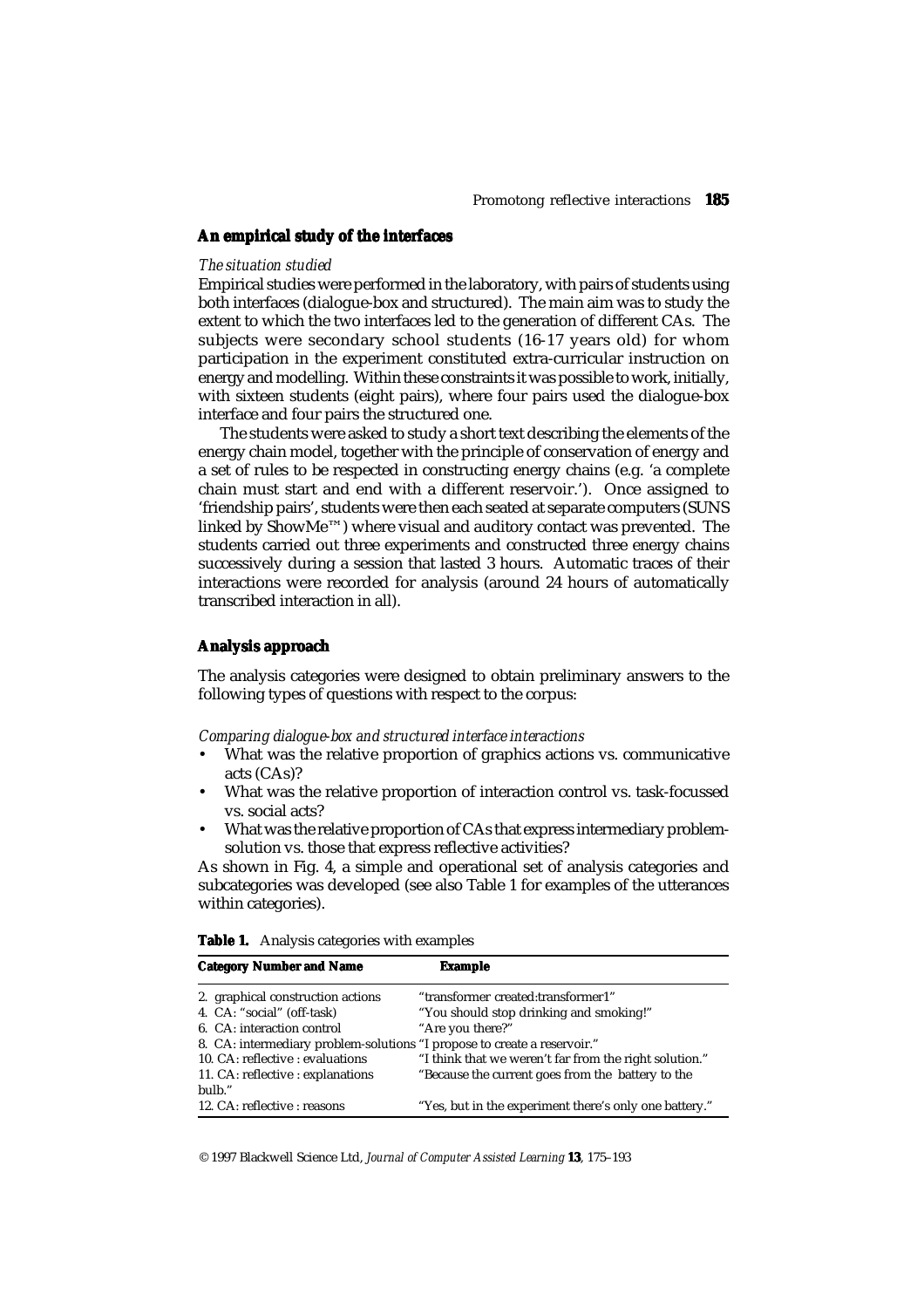



Fig. 4. Analysis categories and subcategories.

Category 1 contains all of the interaction. It is subdivided into categories 2 and 3 that refer to use of the interface's construction and communication modes, respectively.

Category 3 (communicative acts, hereafter CAs) is separated into Category 4 ('social') and Category 5 (collaborative problem-solving oriented). The former includes jokes, chatting about everyday life, etc. while the latter is directly related to collaborative problem solving.

Collaborative problem solving breaks down into Category 6 (interaction control) and Category 7 (task-focussed). Category 6 contains CAs whose function is to control some aspect of the problem-solving or communicative activities themselves (e.g. controlling who will speak or perform an action, feedback on agreement, perception, . . .). Category 7 contains CAs that refer directly to some aspect of the energy chain construction task.

Category 7 is divided in turn into Category 8 (intermediary problemsolution) and Category 9 (reflective). Problem solution utterances contain CAs that refer directly to problem solutions and reflective utterances contain taskfocussed statements that do not fall into Category 8.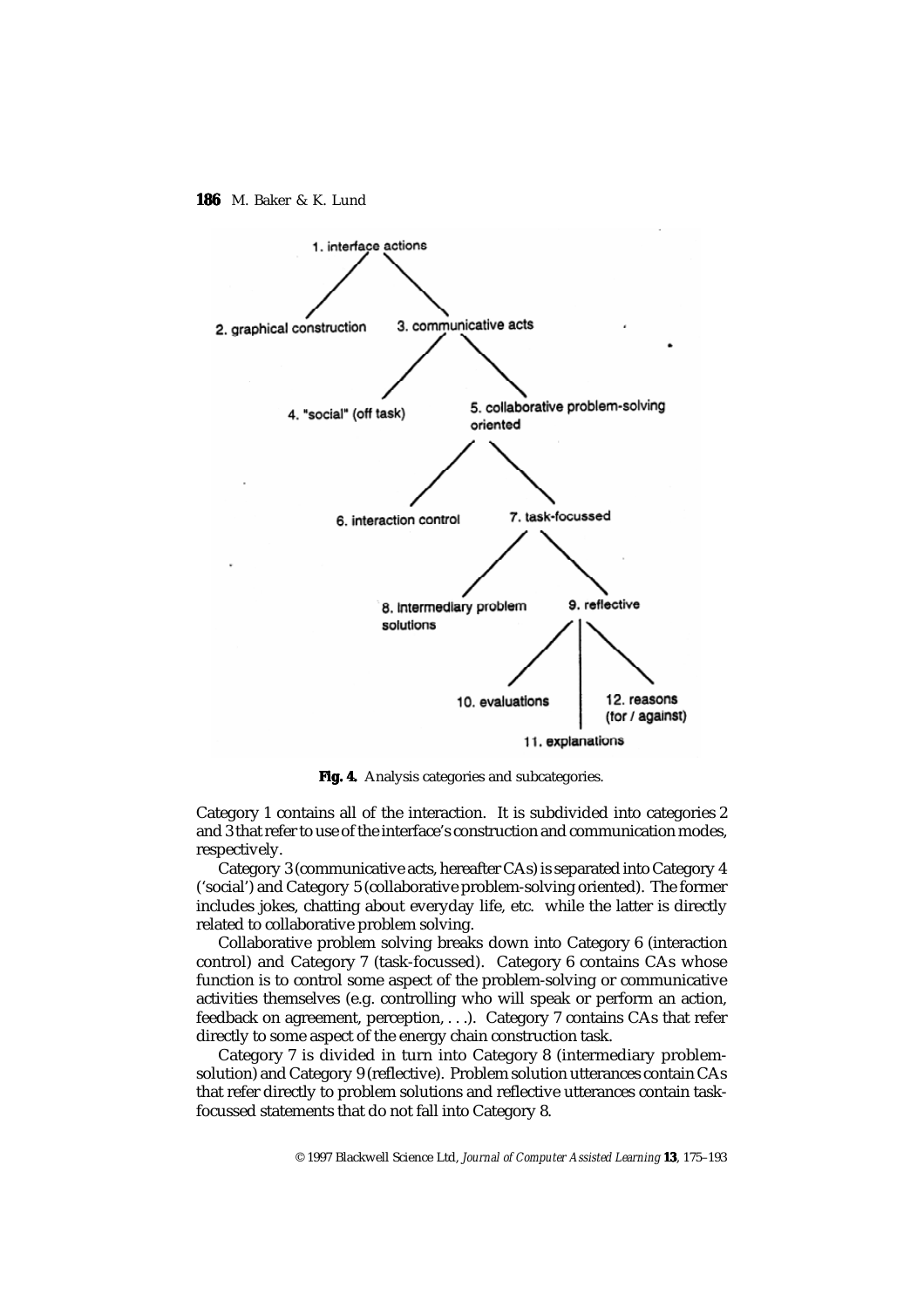In fact, Category 9 was initially defined by a process of elimination. It contains a number of different phenomena, relating to reflection on the task. Three main categories were identified. Category 10 (evaluations) contains statements about the acceptability, plausibility or degree of certainty of the solution as well as statements about understanding. Category 11 contains explanations and Category 12 contains reasons for and against within an argumentative context. Categories 11 and 12 contain some overlapping utterances (see next paragraph) but were in general distinguished in the following way: a reason has the object of modifying a belief value regarding a statement while an explanation deals with the 'why' of the statement (Grize, 1996). The part in italics of the example statement "I think we should create another reservoir, *like the energy model says at the end*.", is classified as a reason since it is to be viewed as support for creating a reservoir. On the other hand, the utterances in italics of the following example dialogue . . .

A."What do you call a reservoir of energy?"

B. "*The falling weight makes the thing turn and then it's transformed into energy and goes to the motor*."

are classified as explanations because student B is attempting to clarify for student A what he means by a reservoir of energy.

Applying the categories required segmenting utterances into CAs based on separable semantic contents and sentence forms markers (e.g. '?'). The CAs were subsequently classified in terms of both problem-solving task domain and communicative intention. Some categories are necessarily partially overlapping (multifunctionality of utterances). For example, an utterance such as "You go ahead and construct a reservoir for the battery" is clearly taskfocussed [7] / intermediary problem-solution [8] since it makes some statement about what the solution is, but it is also interaction control [6] since it is proposing who should actually perform the next interface action. In these cases the communicative act was counted *twice*, i.e. for each communicative function, in 8 and in 6 (Bunt, 1989).

## **Results and interpretation**

The main results of the analyses of the data are shown in Figures 5, 6 and 7 below, comparing the two interfaces described above. The bar charts show average numbers of actions and CAs for four dialogue-box interactions compared with four structured interface interactions.

There were no major differences in the quality of the energy chain solutions produced between pairs and interfaces; the work in fact concentrates on understanding qualitative differences in the nature of the interactions in the compared situations.

Bearing in mind the restricted nature of the data, the following points arise from the above figures:

- the balance between communication and graphical action remained approximately the same with the two interfaces;
- the amounts of interaction control acts and social acts produced with both interfaces were approximately the same;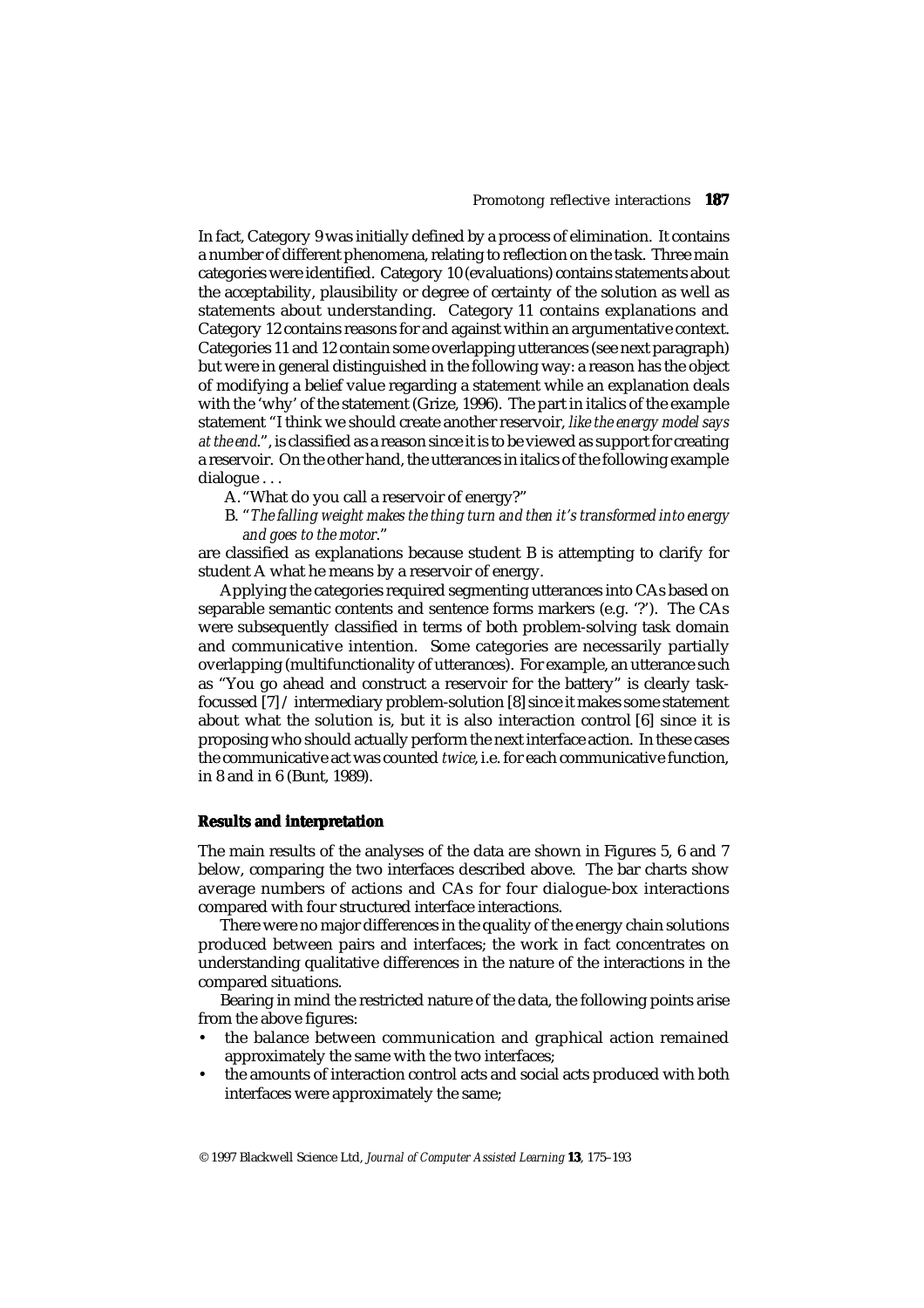- the amount of task-focussed CAs and intermediary problem-solution CAs produced with the structured (hereafter, **S**) interface was higher (around twice as much) than with the dialogue-box (hereafter, **DB**) interface, i.e. *the structured interface promoted a more task-focussed interaction*;
- the number of reflective CAs produced with the **S** interface was higher than that produced with the **DB** interface, although in both cases the number was quite small, i.e. *the structured interface promoted a (slightly) more reflective interaction*.

Although the first two points might indicate that there was no real difference in the relative ease of interaction management between the two interfaces, this may in fact be due to the fact that  $-$  paradoxically  $-$  it is easier to perform a control act with the **DB** interface (simply clicking on a button).

The third and fourth points indicate that, in comparison with the **DB** interface, the **S** interface appears to allow an interaction that is based to a greater extent on task-focussed and reflective communication, i.e. proposing problem solutions and thinking about them.



Fig. 5. Average numbers of communicative acts and graphical actions with the two interfaces.



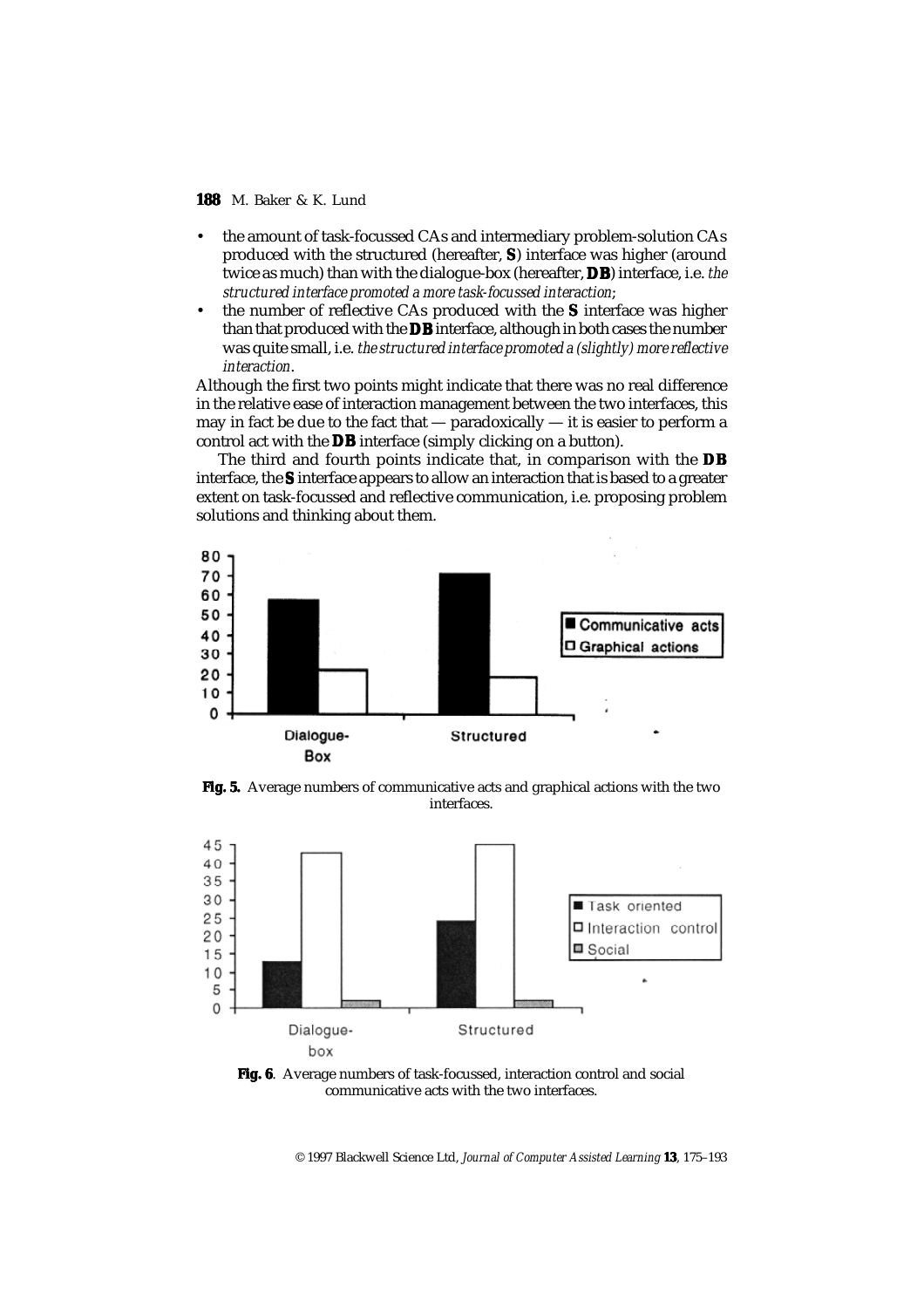

**Fig. 7**. Average numbers of problem-solution and reflective acts with the two interfaces.

# **Discussion**

The main outcome of this empirical study is that the structured interface is able to promote an interaction that enables learners to collaborate effectively in problem-solving, using flexibly structured CMC. The interactions produced with the structured interface are more task-focussed and reflective than those produced with the dialogue-box one. Such an outcome was not at all obvious at the outset of designing the structured interface, largely because it was not clear to what extent learners would be able to auto-classify their communicative action. Although this outcome must be consid-ered with caution, given the relatively small size of the interaction corpora, it is nevertheless encouraging for the future re-design of the *C-CHENE* system.

There seem to be two main possible (and related) lines of explanation for the outcomes of this study: 'production costs', and 'explicitness' in communication (and cognition). Clark & Brennan (1991) point out that different media bring different resources and constraints on 'grounding' (the process of attaining mutual understanding in communication), as well as having different associated 'costs' (i.e. the amount of effort required). Clearly, the hypothesis is that the greater the 'cost', given limited human cognitive resources, the less likely an action will be performed. The following types of costs may be important for explaining the results of this study:

- production costs (how easy is it to articulate the message?);
- asynchrony costs (to what extent is it easy to tell what is being responded to?);
- speaker change costs (what effort is required to change speaker?).

One possibility would therefore be that the structured interface reduces costs along some or all of these dimensions, quite simply leaving more time and energy for engaging in task-focussed and reflective activities. However, whilst it is plausible that production costs may be reduced in most cases with the structured interface, it is possible that the following cost, relating to explicitness in communication, may work against this factor:

• formulation costs (how easy is it to decide exactly what to say?).

<sup>© 1997</sup> Blackwell Science Ltd, *Journal of Computer Assisted Learning* **13**, 175–193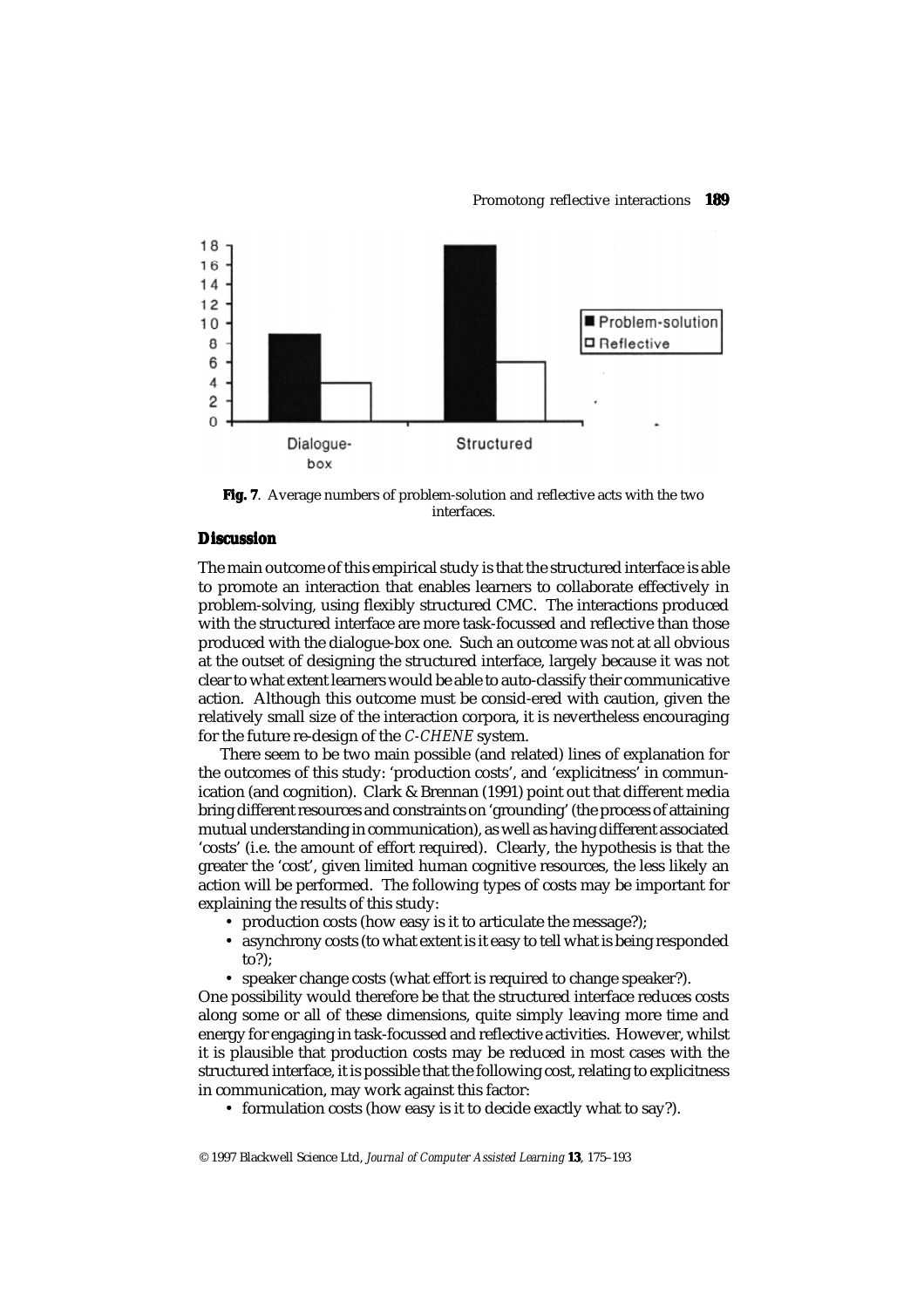Thus, the fact that the students using the structured interface have to autoclassify their communicative action (which button to use now to say what I want to say?), may in fact increase the general effort required to use the interface. Alternatively, this auto-classification may itself trigger task-focussed reflection ("What do I *really* want to say?"). The attempt to decide between these possible explanations is left for future research.

Finally, there are important theoretical and deontological problems associated with the approach of constraining communication between social actors, and attempting to base this on a fixed set of speech acts \*. Thus, Suchman (1994) has argued against the pernicious effects of controlling computermediated communication in organisations, and against the notion of fixed categories of speech acts. There are two main general responses to these complex issues.

The first response is that given the varieties of speech act theory that exist, the one adopted in this study does not assume fixed and unidimensional categories. Speech acts are multidimensional. Every speech act, in context, operates at least on the three following dimensions: social commitment, expression of psychological states and representation of the world in a certain way (Sadock, 1994). For example, clicking on an "are you there?" button could, in a given context, express commitment to continuing the interaction, psychological frustration, and a representation of the interaction itself as 'stagnating'.

The second response concerns the interesting possibility for future research that students who really use a CSCL system over a long period of time, could be given the flexibility to partially structure their *own* interaction. Clearly, this would not be likely to occur with respect to specific learning tasks since they are usually only performed a few times. It would appear to be more likely for aspects of collaborative interaction that are common across tasks. For example, if for several tasks students discover that they frequently type requests for criticism of their proposals, then they may want to specialise a generic request button. The study of such a possibility would require large-scale integration of computer-based synchronous communic-ation into educational practices.

## **Conclusions and further work**

The research reported here suggests that it is feasible to structure interactions in CSCL environments in a sufficiently fine-grained way so as to favour certain forms of interaction, and in particular those that are task-focussed and that concentrate on the reflective activities of evaluation, explanation and giving reasons. Clearly, such work relies on existing research results on the relationships between interaction and learning. However, in future research it appears feasible to use CSCL environments as tools or 'test-beds' for identifying other interaction structures that may relate to learning, in conjunction with

<sup>\*</sup> See the special issue of the journal *Computer Supported Collaborative Work*, 1994/95, Vol. 3, No. 1, for extensive discussion of these issues.

<sup>© 1997</sup> Blackwell Science Ltd, *Journal of Computer Assisted Learning* **13**, 175–193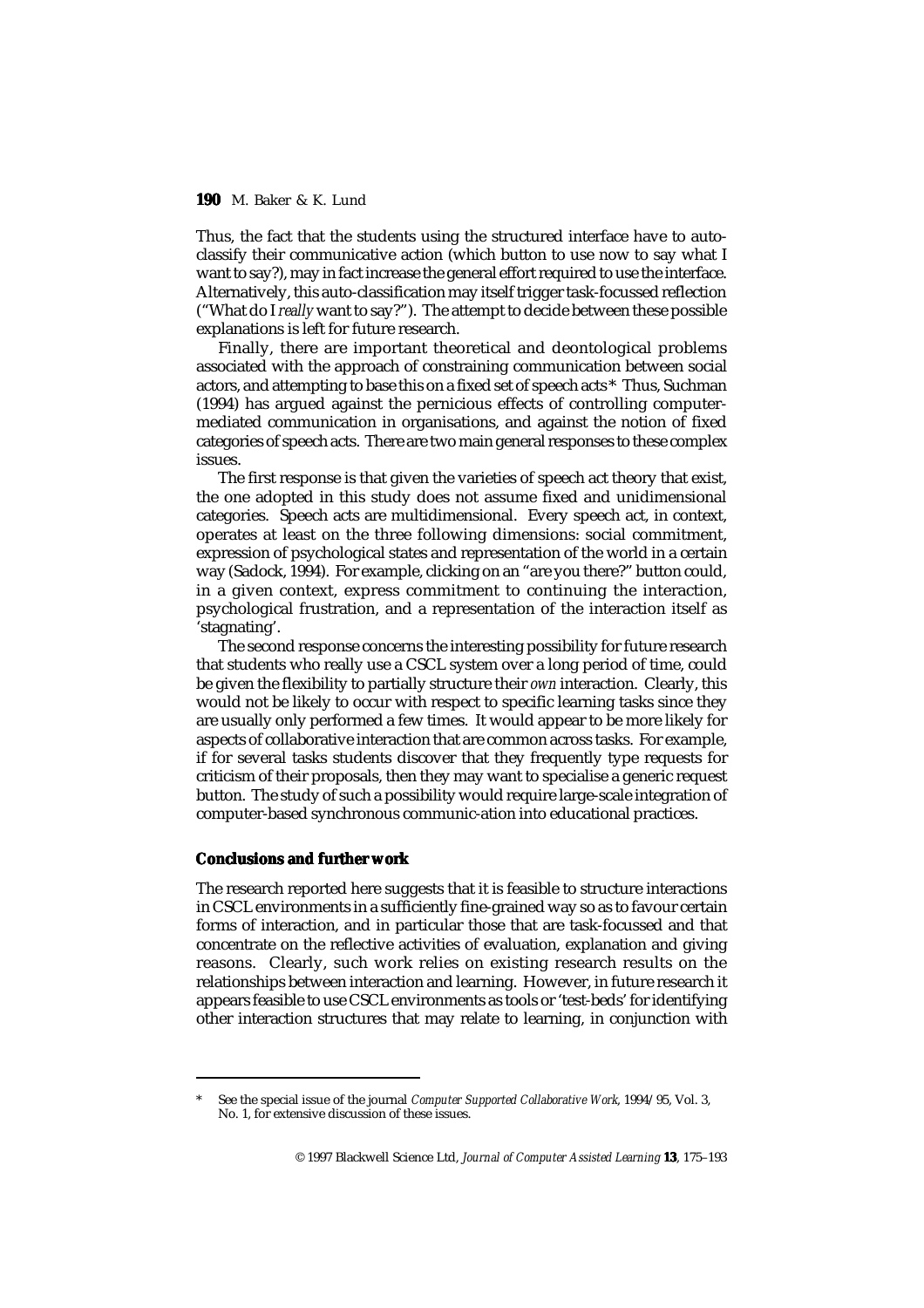experimental evaluation of associated learning effects.

The results from the present study are restricted to a single task, and a restricted corpus. In future work the interface and the CSCL environment will be extended to support a wider range of tasks, and to continue the work on designing an automatic guidance model for collaborative activity will be continued. Such a model will be based on studies of teacher-student-student trilogues.

# **Acknowledgements**

An earlier version of this paper was presented at the EuroAIED conference, in Lisbon (Baker & Lund, 1996). We would like to thank members of the COAST research team for assistance in carrying out experiments, and the director of the team, Andrée Tiberghien, for her remarks on this paper. This research is financed by the Centre National de la Recherche Scientifique, and has been partly carried out within the LERANT European Laboratory.

#### **References**

- Baker, M. (1994) A Model for Negotiation in Teaching-Learning Dialogues. *Journal of Artificial Intelligence in Education*, **5**, 2, 199-254.
- Baker, M. & Bielaczyc, K. (1995) Missed opportunities for learning in collaborative problem-solving interactions. In *Proceedings of Artificial Intelligence in Education* (ed. J Greer) pp. 210-217. American Association for Computers in Education, Charlottesville, VA.
- Baker, M.J. & Lund, K. (1996) Flexibly Structuring the Interaction in a CSCL Environment. In *Proceedings of the EuroAIED Conference* (eds. P. Brna, A. Paiva & J. Self) pp. 401-407, Ediçùes Colibri, Lisbon.
- Baker, M.J. (1996) Argumentation et co-construction des connaissances. *Interaction et Cognitions*, **1**, 2/3, 157-191.
- Bental, D. & Brna, P. (1995) Enabling Abstractions: Key Steps in Building Physics Models. In *Proceedings of Artificial Intelligence in Education* (ed. J. Greer) pp. 162-169. American Association for Computers in Education, Charlottesville, VA.
- Brown, A. (1987) Metacognition, Executive Control, Self-Regulation, and Other More Mysterious Mechanisms. In *Metacognition, Motivation and Understanding* (eds. F.E. Weinert & R.H. Kluwe) pp. 65-116. Lawrence Erlbaum Associates, New Jersey.
- Bunt, H.C. (1989) Information dialogues as communicative action in relation to partner modelling and information processing. In *The Structure of Multimodal Dialogue* (eds. M.M. Taylor, F. Néel & D.G. Bouwhuis) pp. 47-74. Elsevier Sciences Publishers, Amsterdam.
- Bunt, H.C. (1995) Dialogue Control Functions and Interaction Design. In *Dialogue and Instruction, Modeling Interaction in Intelligent Tutoring Systems* (eds. R.J. Beun, M. Baker & M. Reiner.) pp. 197-214. Springer-Verlag, Berlin.
- Chi, M.T.H. & VanLehn, K.A. (1991) The Content of Physics Self-Explanations. *Journal of the Learning Sciences*, **1**, 1, 69-105.
- Clark, H & Brennan, S. (1991) Grounding in communication. In *Perspectives on Socially Shared Cognition* (eds. L.B. Resnick, J.M. Levine & S.D. Teasley) pp. 127-149. American Psychological Association, Washington D.C.
- Cohen, P.R. (1984) The Pragmatics of Referring and the Modality of Communication. *Computational Linguistics*, **10**, 2, 97-124.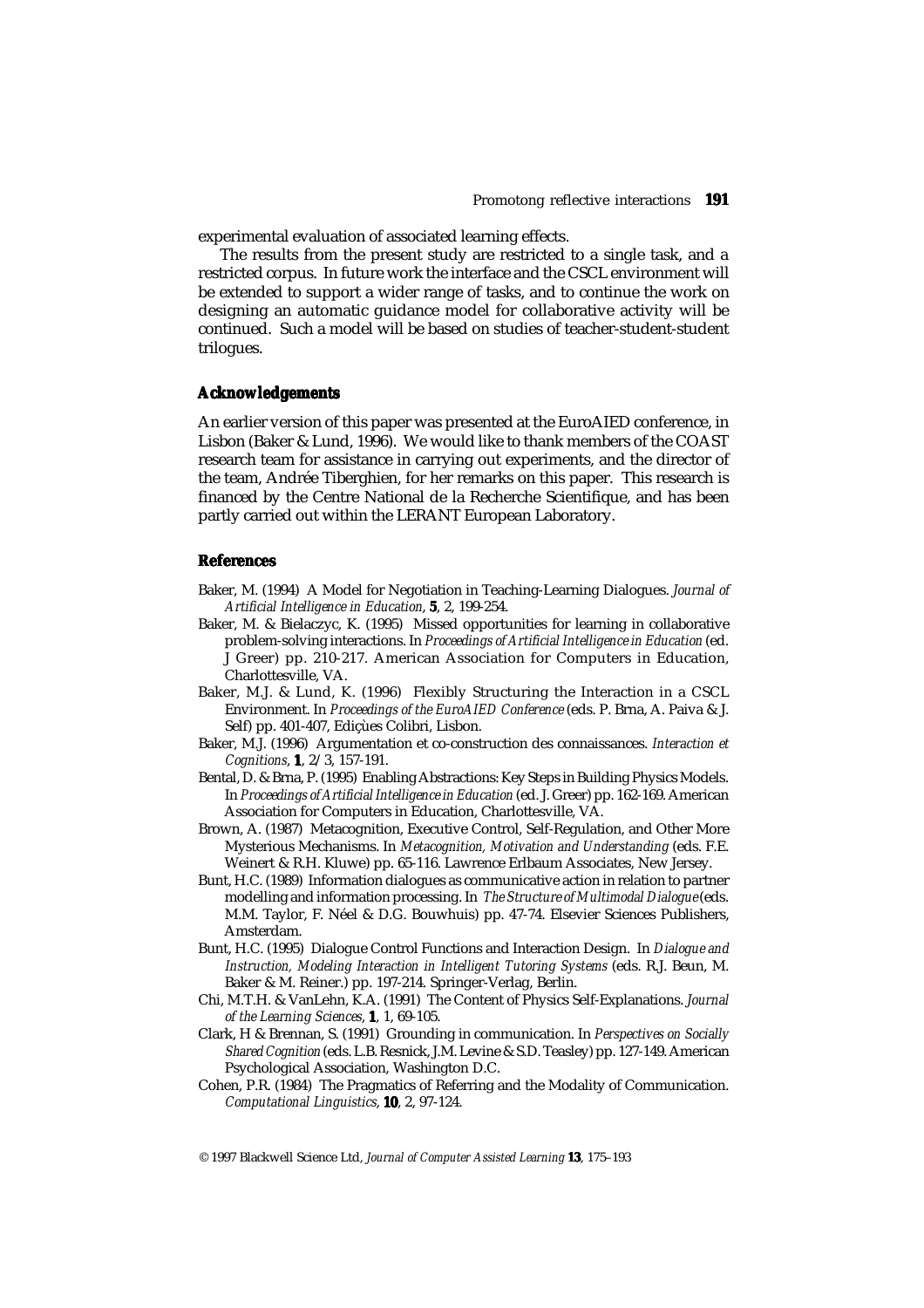- Collins, A. & Brown, J.S. (1988) The computer as a tool for learning through reflection. In *Learning Issues for Intelligent Tutoring Systems* (eds. H. Mandl & A. Lesgold) pp. 1-18, Springer-Verlag, New York.
- Devi, R., Tiberghien, A, Baker, M. & Brna, P. (1996) Modelling students' construction of energy models in physics. *Instructional Science*, **24**, 259-293.
- Dillenbourg, P., Baker, M.J., Blaye, A. & O'Malley, C. (1995) The evolution of research on collaborative learning. In *Learning in Humans and Machines* (eds. H. Spada & P. Reimann) pp. 189-205. Springer-Verlag, Berlin.
- Edmondson, W. (1981) *Spoken Discourse: A model for analysis*. Longman, London.
- Good, D.A. (1989) The Viability of Conversational Grammars. In *Human Factors in Information Technology 4, The Structure of Multimodal Dialogue* (eds. M.M. Taylor, F. Néel, D.G. Bouwhuis) pp. 121-134. Elsevier Science Publishers, Amsterdam.
- Grize, J.B. (1996) Une explication ne prouve rien. *Proceedings of Explication '96: Troisiémes journées Explication*, pp. 287-291. INRIA, Sophia Antipolis, France.
- Grosz, B.J. & Sidner, C. (1986) Attention, Intentions and the Structure of Discourse. *Computational Linguistics*, **12**, 3, 175-204.
- Hutchins, E.L., Hollan, J.D. & Norman, D.A. (1986). Direct Manipulation Interfaces. In *User Centered System Design, New Perspectives on Human-Computer Interaction* (eds. D.A. Norman & S.W. Draper) pp. 87-124. Lawrence Erlbaum Associates, NJ.
- Lund, K., Baker, M.J. & Baron, M. (1996) Modelling dialogue and beliefs as a basis for generating guidance in a CSCL environment. *Proceedings of the International Conference on Intelligent Tutoring Systems* (eds. C. Frasson, G. Gauthier & A. Lesgold) pp. 206-214. Montreal.
- Lund, K. (1997) Processus cognitifs et interactionnels dans le travail de groupe en mathématiques et physique. http://www.ens-lyon.fr/~lund/DRED/
- Megalakaki, O. & Tiberghien, A. (1995) *Corpus de dialogues de trois groupes d'élèves résolvant une séquence de problémes mettant en jeu une activité de modélisation.* COAST Research Report CR-10/95.
- Mavarech, Z.R. & Light, P.H. (1992) Peer-based interaction at the computer: looking backward, looking forward. *Learning and Instruction,* **2**, 3, 275-280.
- Moeschler, J. (1985) *Argumentation et Conversation.* Crédif-Hatier, Paris.
- Okamoto, T., Inaba, A. & Hasaba, Y. (1995) The Intelligent Learning Support System on the Distributed Cooperative Environment. In *Proceedings of Artificial Intelligence in Education* (ed. J. Greer) p. 588. American Association for Computers in Education, Charlottesville, VA.
- Resnick, L.B., Levine, J.M. & Teasley, S.D. (1991) *Perspectives on Socially Shared Cognition.* American Psychological Association, Washington D.C.
- Sadock, J.M. (1994) Toward a grammatically realistic typology of speech acts. In *Foundations of Speech Act Theory* (ed. S.L. Tsohatzidis) pp. 393-406. Routledge, London.
- Suchman, L. (1994) Speech Acts and Voices. *Computer Supported Collaborative Work*, **3**, 1, 85-95.
- Tiberghien, A. (1994) Modeling as a basis for analyzing teaching-learning situations. *Learning and Instruction*, **4**, 1, 71-87.
- Tiberghien, A. & de Vries, E. (1997) Relating characteristics of teaching situations to learner activities. *Journal of Computer Assisted Learning,* **13**, 3, 163-174.
- Webb, N.M. (1991) Task Related Verbal Interaction and Mathematical Learning in Small Groups. *Research in Mathematics Education*, **22**, 5, 366-389.
- Winograd, T. (1988) A Language/Action Perspective on the Design of Cooperative Work. *Human-Computer Interaction*, **3**, 1, 3-30.